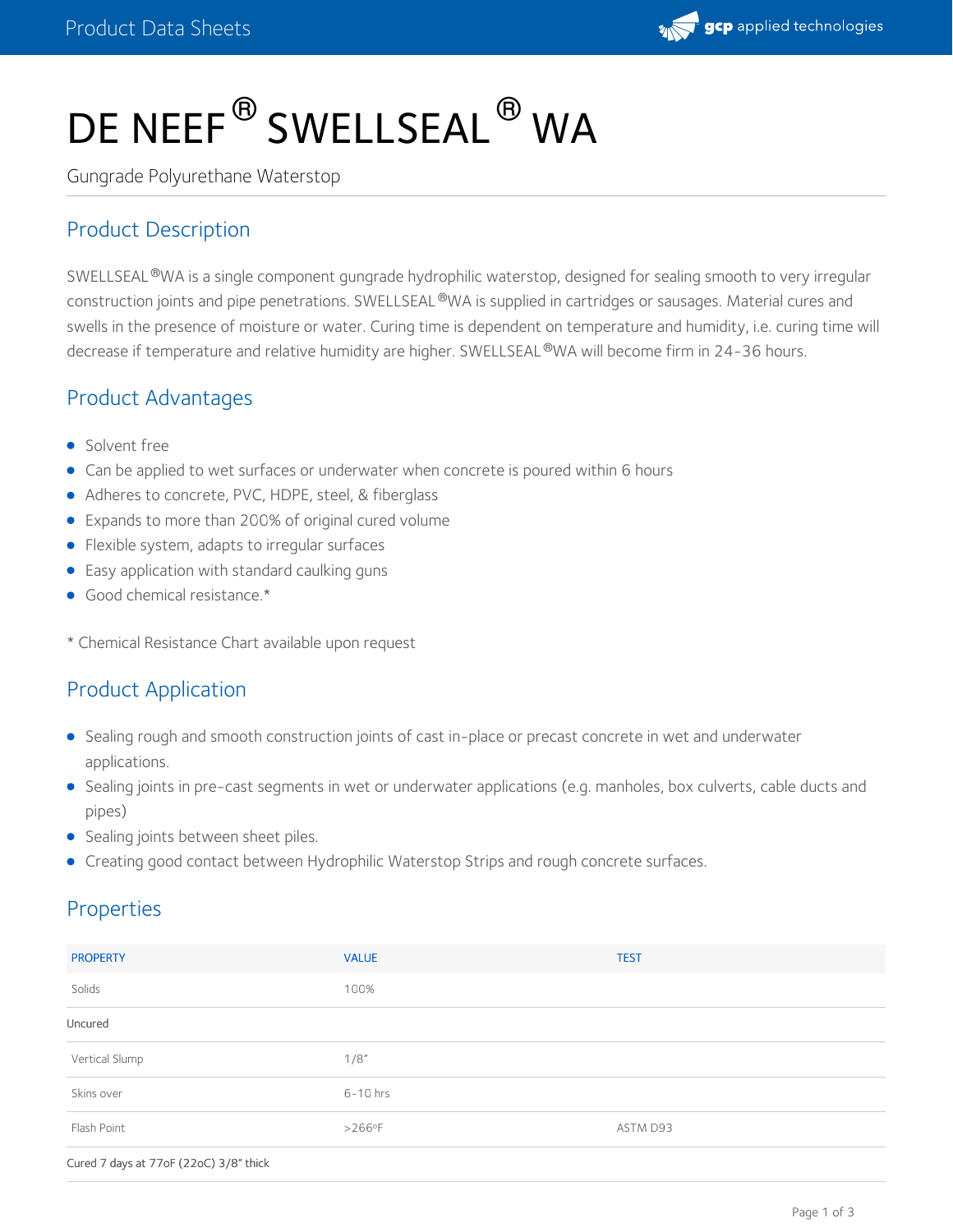

| Elongation at break                     | 625%                                                   | ASTM D3574     |
|-----------------------------------------|--------------------------------------------------------|----------------|
| Tensile Strength                        | 312 psi                                                | ASTM D412      |
| Resistance to hydro-static pressure     | >330 feet of head                                      | <b>DNCC</b>    |
| Swelling capacity in contact with water | 200%                                                   | <b>DNCC</b>    |
| Appearance                              | During application: pasty, Cured: rubbery; Color: Gray |                |
| Coverage                                |                                                        |                |
|                                         | Bead                                                   | Coverage       |
| 10.5 oz.                                | 1/4''                                                  | 25-35 ft.      |
|                                         | 5/16''                                                 | 12-15 ft.      |
|                                         | 3/8''                                                  | approx. 10 ft. |
| 20 oz                                   | 1/4''                                                  | 50-70 ft.      |
|                                         | 5/16''                                                 | 24-30 ft.      |
|                                         | 3/8''                                                  | approx. 20 ft. |

## Installation Guidelines

SWELLSEAL ®WA should be applied onto a dust-free concrete surface. The surface can be rough or smooth, moist or dry.

#### Application Method

10.5 oz. Cartridges: Use a heavy duty single cartridge gun. Screw on the nozzle and cut diagonally at the appropriate position

20oz. Sausages: Put the sausage in the empty tube of the bulk caulking gun and cut 1/8 inch o the top of the sausage. Close the tube and install the nozzle. Nozzles are supplied with the appropriate opening.

SWELLSEAL WA must be applied in an uninterrupted band (minimum 3/8" bead), gunned in the middle of the joint or **®** precast element. Concrete cover must be at least 3 inches on all sides, in order to avoid cracks from the pressure of material swelling.

If SWELLSEAL®WA is to be installed under water or during heavy rain, the concrete operation should begin within 2 hours of application to provide confinement for the material or premature swelling may result lowering the effectiveness of the material.

# Packaging & Handling

| 10.5 oz. Cartridge | 20 oz. Sausage     |
|--------------------|--------------------|
| 12 per case 14 lbs | 12 per case 25 lbs |